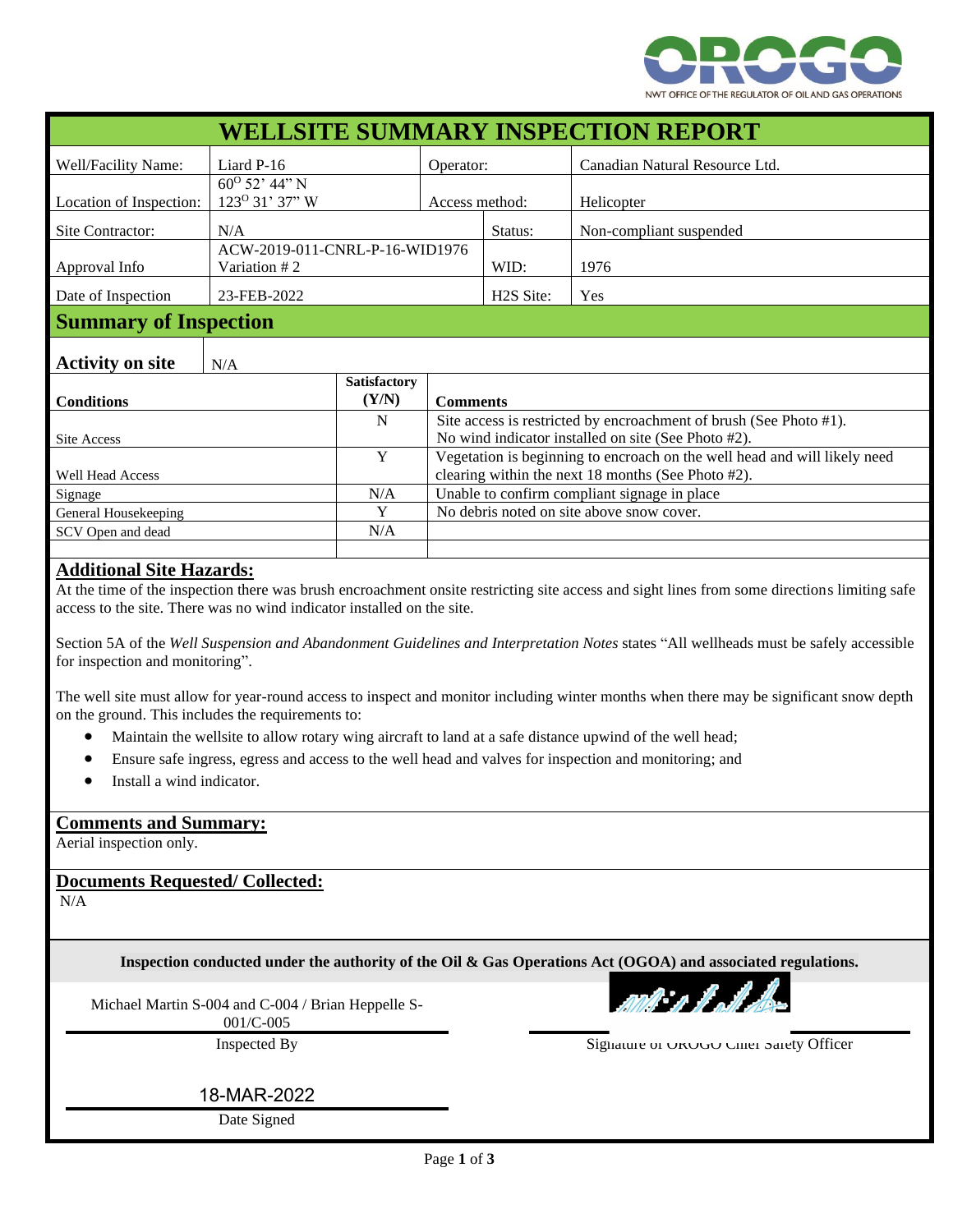



Photo #1: Aerial view of Liard P-16.